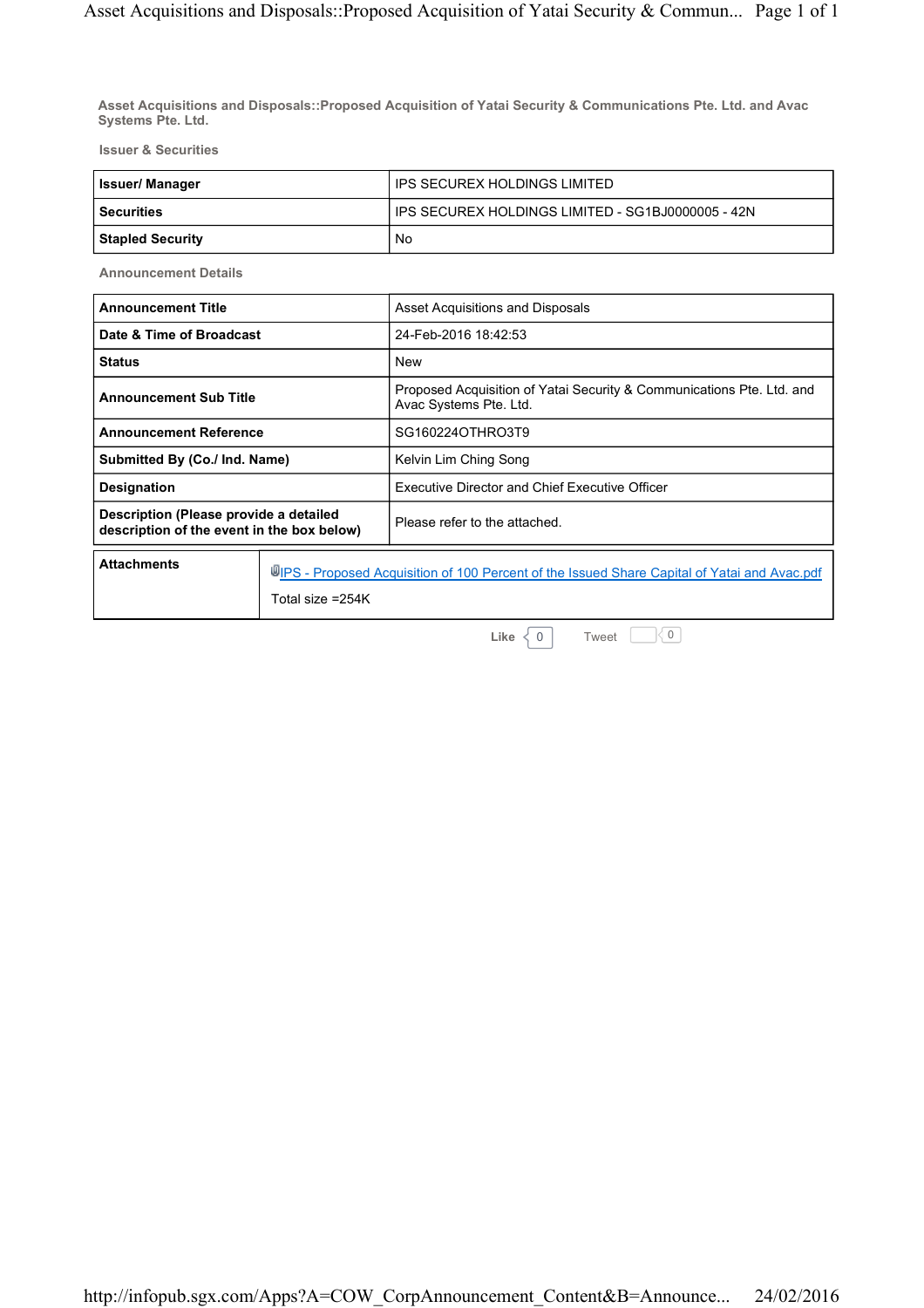

**IPS SECUREX HOLDINGS LIMITED** (Company Registration No. 201327639H) (Incorporated in the Republic of Singapore)

# **PROPOSED ACQUISITION OF 100.0% OF THE ISSUED SHARE CAPITAL OF (I) YATAI SECURITY & COMMUNICATIONS PTE. LTD. AND (II) AVAC SYSTEMS PTE. LTD.**

# **1. INTRODUCTION**

The Board of Directors (the "**Board**" or "**Directors**") of IPS Securex Holdings Limited (the "**Company**" and, together with its subsidiaries, the "**Group**") refers to the announcement released by the Company on 29 October 2015 (the "**29 October 2015 Announcement**") in relation to the Company entering into a memorandum of understanding on 28 October 2015 (the "**MOU**"), pursuant to which the Company or such other party or parties as may be nominated by the Company will acquire such number of shares representing in aggregate, 40.0% of the issued share capital of each of Yatai Security & Communications Pte. Ltd. ("**Target Company I**") and Avac Systems Pte. Ltd. ("**Target Company II**") (collectively, the "**Target Companies**") from Mr Lim Ang Seng and Mr Lim Bang Quan, the existing shareholders of the Target Companies (the "**Vendors**" and, together with the Company, the "**Parties**").

Since the Parties entered into the MOU and subsequent to further negotiations between the Parties and due diligence carried out by the Company on the Target Companies, the Vendors have agreed to sell 100.0% of the issued share capital of the Target Companies, and the Company has agreed to purchase 100.0% of the issued share capital of the Target Companies.

Accordingly, the Board wishes to announce that further to the 29 October 2015 Announcement, the Company has entered into a conditional sale and purchase agreement (the "**Agreement**") on 24 February 2016, pursuant to which the Company will acquire 100.0% of the issued share capital (the "**Sale Shares**") of each of Target Company I and Target Company II from the Vendors (the "**Proposed Acquisition**").

# **2. INFORMATION ON THE TARGET COMPANIES AND THE VENDORS**

Target Company I is a private company limited by shares incorporated in Singapore on 13 December 2011 and carries on the business of general contracting for non-building construction, including the supply, installation and commissioning of public address, communication and security surveillance systems.

Target Company II is a private company limited by shares incorporated in Singapore on 16 May 1985 and carries on the business of general wholesale trade (general importing and exporting), including the provision of maintenance services for public address, communication and security surveillance systems.

Based on the unaudited management accounts of the Target Companies:

- (a) the net profit (before income tax, minority interests and extraordinary items) of Target Company I and net loss (before income tax, minority interests and extraordinary items) of Target Company II for the financial year ended 31 December 2015 was approximately S\$828,000 and S\$34,000, respectively; and
- (b) the book value and the net tangible asset value of Target Company I and Target Company II as at 31 December 2015 were approximately S\$1,638,000 and S\$404,000, respectively.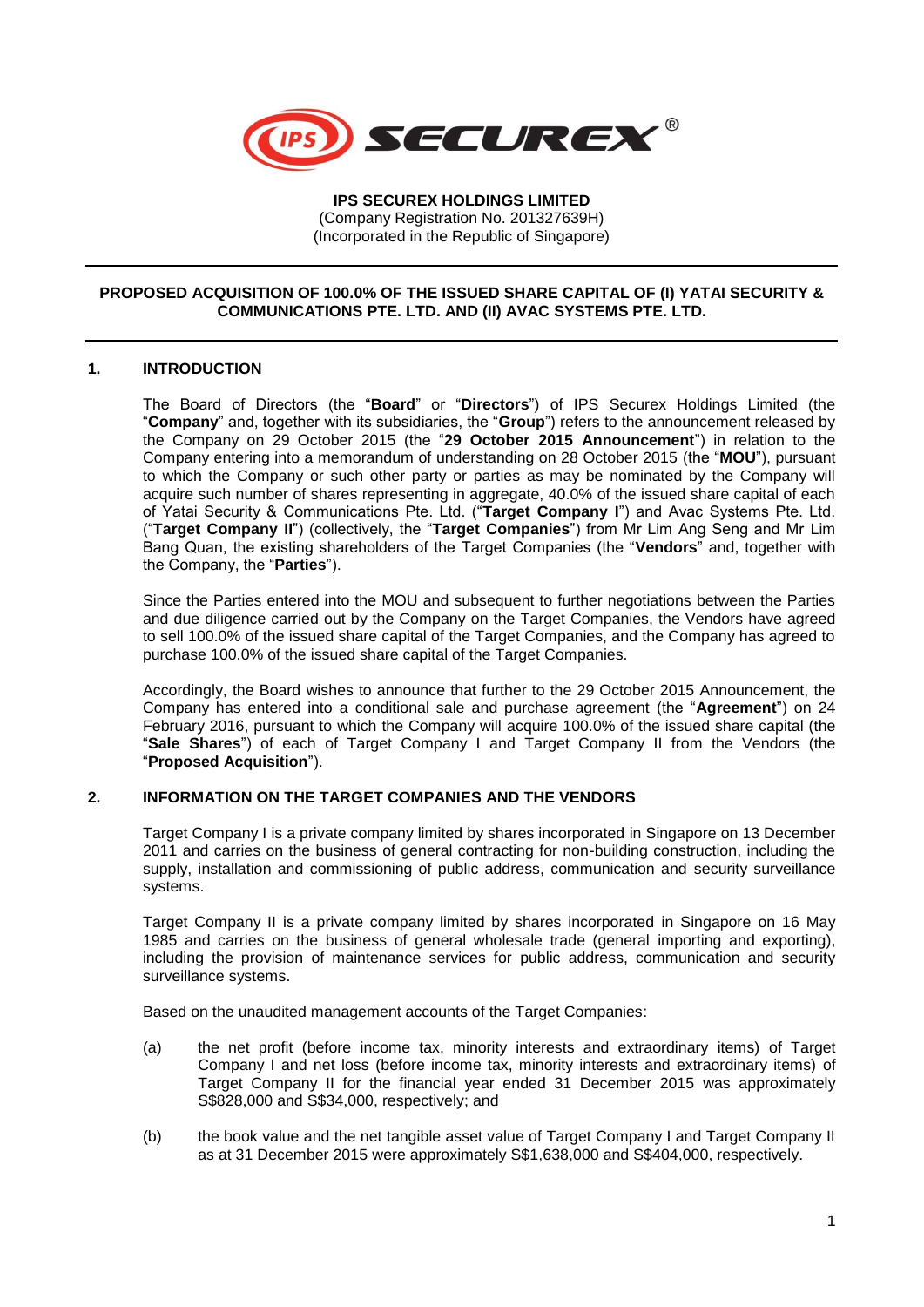The Vendors have been in the business of supplying and installing public address, communication and security systems to customers since 1984. In their 30 years of experience in the security industry, the Vendors have rendered services to clients ranging from government agencies, shopping malls and hospitals to developers of commercial and residential properties. The Target Companies have been involved in various large scale projects in Singapore such as the supply and installation of public address system for the Kallang Paya Lebar Express Way, the upgrade and servicing of CCTV system for Capitaland Raffles City and the servicing of public address and CCTV systems for the Ministry of Home Affairs.

As at the date of the Agreement, each of Target Company I and Target Company II has an issued and paid-up share capital of S\$100,000 comprising 100,000 ordinary shares.

As at the date of the Agreement, Mr Lim Ang Seng and Mr Lim Bang Quan hold such number of shares constituting 70.0% and 30.0% of the issued share capital of Target Company I, respectively, and Mr Lim Ang Seng holds 100.0% of the issued share capital of Target Company II.

As at the date of the Agreement, Mr Lim Ang Seng and Mr Lim Bang Quan are the directors of Target Company I, and Mr Lim Ang Seng is the sole director of Target Company II. Mr Lim Ang Seng is the father of Mr Lim Bang Quan.

The Vendors are unrelated to any of the Directors and substantial shareholders of the Company.

# **3. PURCHASE CONSIDERATION FOR THE SALE SHARES**

The purchase consideration payable by the Company to the Vendors for the Sale Shares (the "**Purchase Consideration**") is S\$1,866,000 which represents the aggregate unaudited net asset value ("**NAV**") of the Target Companies as at 31 October 2015. The unaudited NAV of Target Company I and Target Company II as at 31 October 2015 was approximately S\$1,444,000 and S\$422,000, respectively, while the unaudited NAV of Target Company I and Target Company II as at 31 August 2015, which had been disclosed in the 29 October 2015 Announcement for the purposes of the MOU, was approximately S\$1,470,000 and S\$438,000, respectively. The Purchase Consideration was arrived at after taking into consideration, *inter alia*, the unaudited NAV of the Target Companies as at 31 October 2015, the track record and business prospects of the Target Companies.

The Purchase Consideration shall be satisfied fully in cash and payable to the Vendors based on an agreed payment schedule.

The Purchase Consideration shall be payable as follows:

- (a) 60.0% of the Purchase Consideration shall be payable upon completion of the Proposed Acquisition ("**Completion**");
- (b) 20.0% of the Purchase Consideration shall be payable three (3) months from Completion; and
- (c) 20.0% of the Purchase Consideration shall be payable twelve (12) months from Completion.

The Purchase Consideration will be funded by a combination of the Group's internal resources and bank financing.

# **4. KEY PROVISIONS OF THE AGREEMENT**

Pursuant to the Agreement, the Company will acquire 70.0% and 30.0% of the issued share capital of Target Company I from Mr Lim Ang Seng and Mr Lim Bang Quan, respectively, and 100.0% of the issued share capital of Target Company II from Mr Lim Ang Seng.

Completion will take place on 1 April 2016 or such other date as may be agreed in writing between the Parties ("**Completion Date**"), subject to the following conditions precedent ("**Conditions Precedent**"):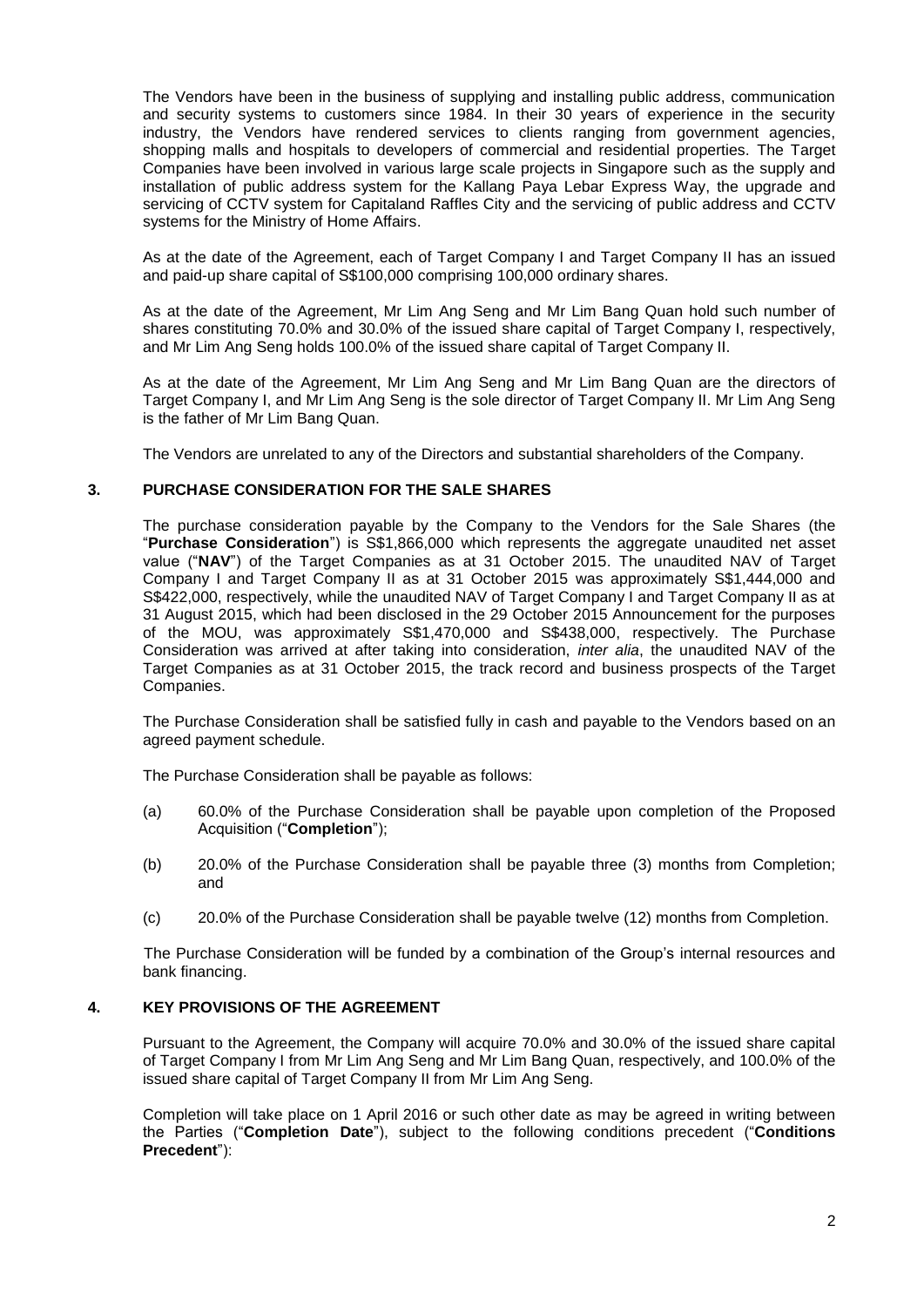- (a) the approval of the board of directors of each Party to enter into the Agreement and any transactions contemplated by the Agreement and other related transactions as may be required in relation thereto;
- (b) the Company being satisfied, in its sole discretion, with the results of the legal, tax and financial due diligence exercises to be carried out by the Company and/or its professional advisers on the Target Companies;
- (c) the Company being satisfied, in its sole discretion, that the accounting and other records of the Target Companies will sufficiently explain the transactions and financial position of the Target Companies and enable true and fair financial statements;
- (d) all existing statutory, regulatory and other approvals, permits and licences necessary for the conduct of the business of the Target Companies remaining valid and effective as at Completion and shall not be rendered void or invalid by the occurrence of Completion or otherwise;
- (e) the Target Companies having procured the issuance of new approvals, permits and/or licences to such relevant persons as may be nominated by the Company, if such approvals, permits and/or licences previously issued to the Target Companies in relation to the operations of the Target Companies were issued in the names of individuals;
- (f) the entry into the Agreement and the consummation of the transactions contemplated thereunder not resulting in a breach of any law, rule, regulation, ordinance, order, judgment or decree of or undertaking to any court, government body, statutory authority or regulatory body to which any of the Vendor or each of the Target Companies is a party or by which such Target Company or its respective shares are bound;
- (g) the Vendors and the Target Companies shall fully settle the Outstanding Sum due to directors. For the purpose of this announcement, "**Outstanding Sum due to directors**" shall refer to the outstanding sum owed to the directors of the Target Companies as disclosed in the Target Companies' accounts as at 31 October 2015;
- (h) duly executed service contracts entered into by all the employees of each of the Target Companies; and
- (i) closing and termination of the sole-proprietorship under the name of Yatai Surveillance Electronics.

If the Conditions Precedent are not satisfied or waived on or before 1 April 2016, save as expressly provided in the Agreement, the Company may, in its sole discretion, terminate the Agreement and no Party shall have any claim against any other under the Agreement, save for any claim arising from the breach of the undertaking provided by the Parties to use their best endeavours to ensure the satisfaction of the Conditions Precedent as soon as possible.

The Company had announced in the 29 October 2015 Announcement that prior to Completion, the Vendors and the Target Companies shall fully settle the outstanding sum owed from Yatai Surveillance Electronics to the Target Companies as disclosed in the Target Companies' accounts as at 31 October 2015. For the avoidance of doubt, this outstanding sum has been fully settled as at the date of this announcement.

If the Completion obligations of the Parties are not fully complied with by the Parties on the Completion Date, the Company, in the case of non-compliance by any of the Vendors, or the Vendors, in the case of non-compliance by the Company, shall be entitled (in addition to and without prejudice to all other rights or remedies available to the terminating Party including the right to claim damages) by written notice to the other Party or Parties served on such date:

(a) to elect to terminate the Agreement (save for the clauses in the Agreement which shall survive termination) without liability on the part of the terminating Party; or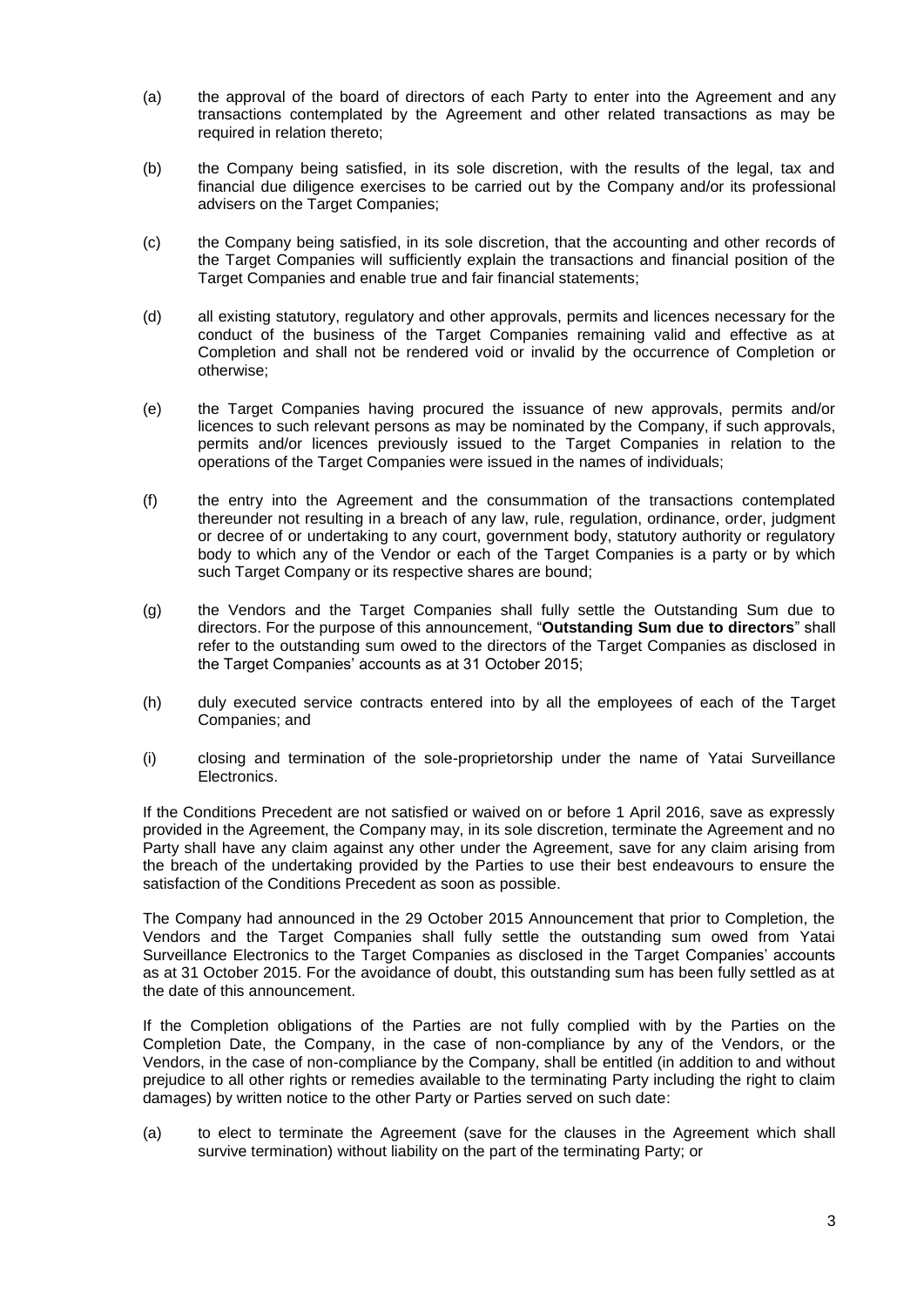- (b) to effect Completion so far as practicable having regard to the defaults which have occurred; or
- (c) to fix a new date for Completion (not being more than 15 business days after the Completion Date), in which case paragraphs (a) or (b) above shall apply to Completion as so deferred but provided such deferral may only occur once.

# **5. NON-COMPETITION OBLIGATIONS**

Each of the Vendors undertake that for a period of 3 years from such date which he ceases to be a shareholder of each of the Target Company (the "**Change in Control Date**"), he shall not, and shall procure that any companies in which he has any shareholdings and/or management control shall not, in each of the Prohibited Territories, whether on his own, through his family members or jointly with any third party or family members, either directly or indirectly operate, participate, enter into, or be involved in, any business, venture, collaboration or activity in any capacity that competes in any way with the business of the Target Companies. Each of the Vendors further undertakes that he shall not (either on his own behalf or for or with any other person), whether directly or indirectly, canvass, deal with or otherwise accept in competition with the Target Companies the custom of any person who was at any time a client of, or in the habit of dealing with, the Target Companies, or entice or try to entice away from the Target Companies any person who was an employee, director, officer, agent, consultant or associate. The term "**Prohibited Territories**" shall refer to Singapore, Malaysia, Thailand, Vietnam, Indonesia and all other territories in which the Target Companies carry on business from time to time.

None of the Vendors or any entities controlled by the Vendors shall (whether alone, jointly with another, directly or indirectly), at any time after the Completion Date, use or display any trademark, business name or mark, domain name or any website containing:

- (a) the words "Yatai" and "Avac" or anything which is substantially or confusingly similar;
- (b) any business or trade name used exclusively by either of the Target Companies as at the Completion Date; and
- (c) any other words closely resembling the words or names set out in the foregoing.

# **6. RATIONALE FOR THE PROPOSED ACQUISITION**

Taking into consideration the reputation, track record and experience of the Target Companies in the general security sector, the Company believes that the security business of the Target Companies will complement and further boost the Group's existing security business, allowing the Group to establish its market presence and expand its market share in Singapore and could potentially derive synergies within the Group from the Proposed Acquisition.

# **7. FINANCIAL EFFECTS OF THE PROPOSED ACQUISITION**

# **7.1. Bases and Assumptions**

The pro forma financial effects of the Proposed Acquisition on the earnings and net tangible assets ("**NTA**") of the Group have been prepared based on the latest announced audited financial statements of the Group for the financial year ended 30 June 2015 ("**FY2015**") and the unaudited financial statements of each of the Target Companies for the six (6) months ended 31 December 2014 and six (6) months ended 30 June 2015.

The pro forma financial effects of the Proposed Acquisition are for illustration purposes only and do not necessarily reflect the actual future results and financial position of the Group following Completion.

For illustration purposes only, the financial effects of the Proposed Acquisition have been computed based on the following assumptions:

(a) the financial effects on the Group's NTA attributable to the shareholders of the Company ("**Shareholders**") and the NTA per ordinary share in the capital of the Company ("**Share**")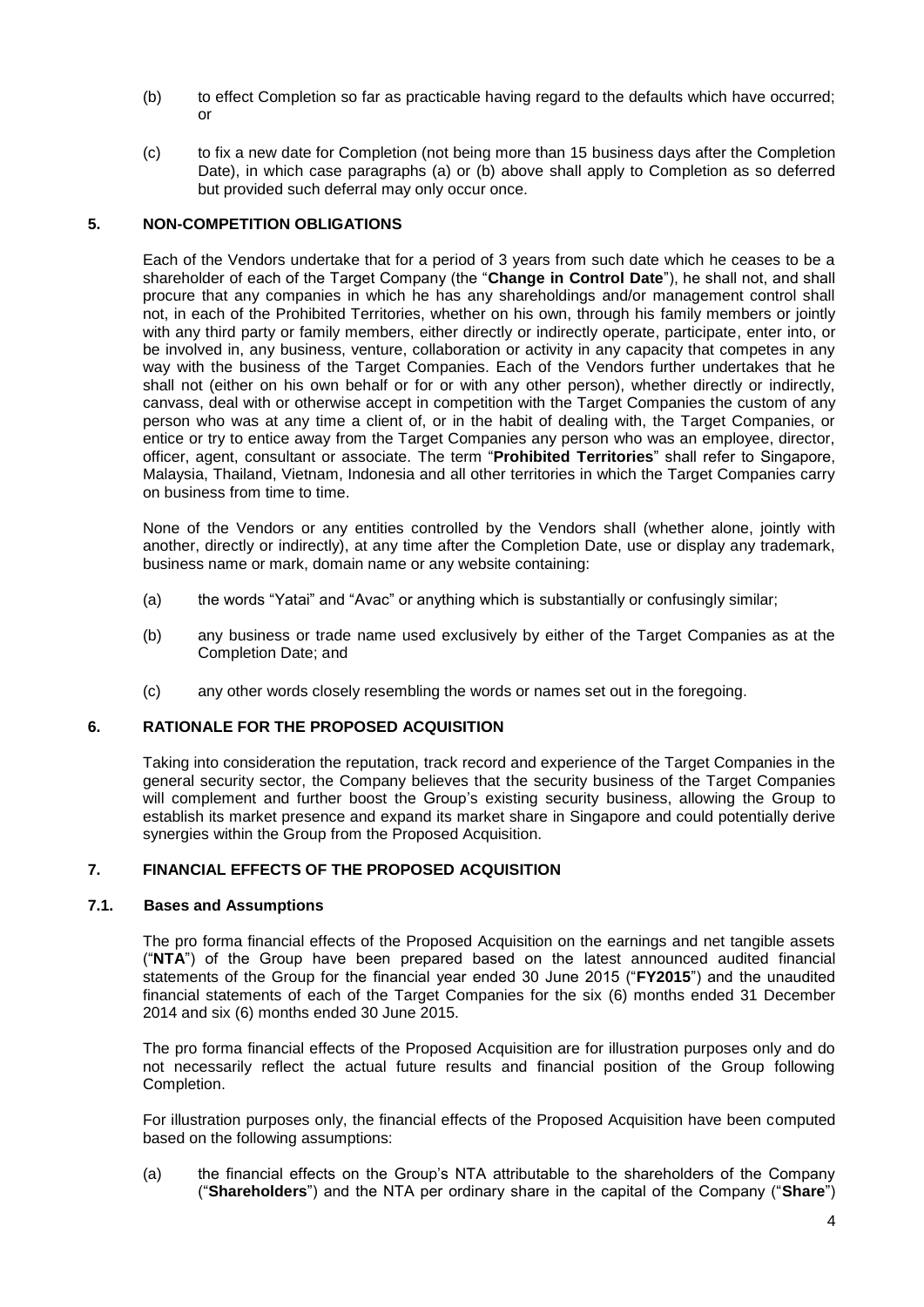have been computed assuming that the Proposed Acquisition was completed on 30 June 2015;

- (b) the financial effects on the Group's earnings attributable to the Shareholders and earnings per Share have been computed assuming that the Proposed Acquisition was completed on 1 July 2014; and
- (c) the number of Shares have been computed assuming that (i) the share split of every one (1) then-existing Share held by Shareholders into two (2) Shares which was completed on 21 January 2015; and (ii) the subsequent share split of every one (1) Share into three (3) Shares, which was completed on 1 October 2015, had been completed on 1 July 2014.

#### **7.2. Share Capital**

The Proposed Acquisition will not have any effect on the share capital of the Company as the Purchase Consideration is to be satisfied in cash.

|                                               | <b>Before Completion of the</b><br><b>Proposed Acquisition</b> | <b>After Completion of the</b><br><b>Proposed Acquisition</b> |
|-----------------------------------------------|----------------------------------------------------------------|---------------------------------------------------------------|
| Number of Shares                              | 486,000,000                                                    | 486,000,000                                                   |
| Issued and paid-up share capital<br>(S\$'000) | 9,406                                                          | 9,406                                                         |

# **7.3. NTA per Share**

|                                                       | <b>Before Completion of the</b><br><b>Proposed Acquisition</b> | <b>After Completion of the</b><br><b>Proposed Acquisition</b> |
|-------------------------------------------------------|----------------------------------------------------------------|---------------------------------------------------------------|
| NTA attributable to Shareholders<br>(S\$'000)         | 11,804                                                         | 13,142                                                        |
| Number of Shares (excluding treasury<br>shares)       | 486,000,000                                                    | 486,000,000                                                   |
| NTA per Share attributable to<br>Shareholders (cents) | 2.43                                                           | 2.70                                                          |

Further to the adjustments made to the management accounts of the Target Companies pursuant to the due diligence on them and for the avoidance of doubt, the pro forma financial effect on the NTA attributable to Shareholders and NTA per Share attributable to Shareholders as disclosed above is different from that disclosed in the 29 October 2015 Announcement as the Company is acquiring 100.0%, instead of 40.0%, of the issued share capital of the Target Companies.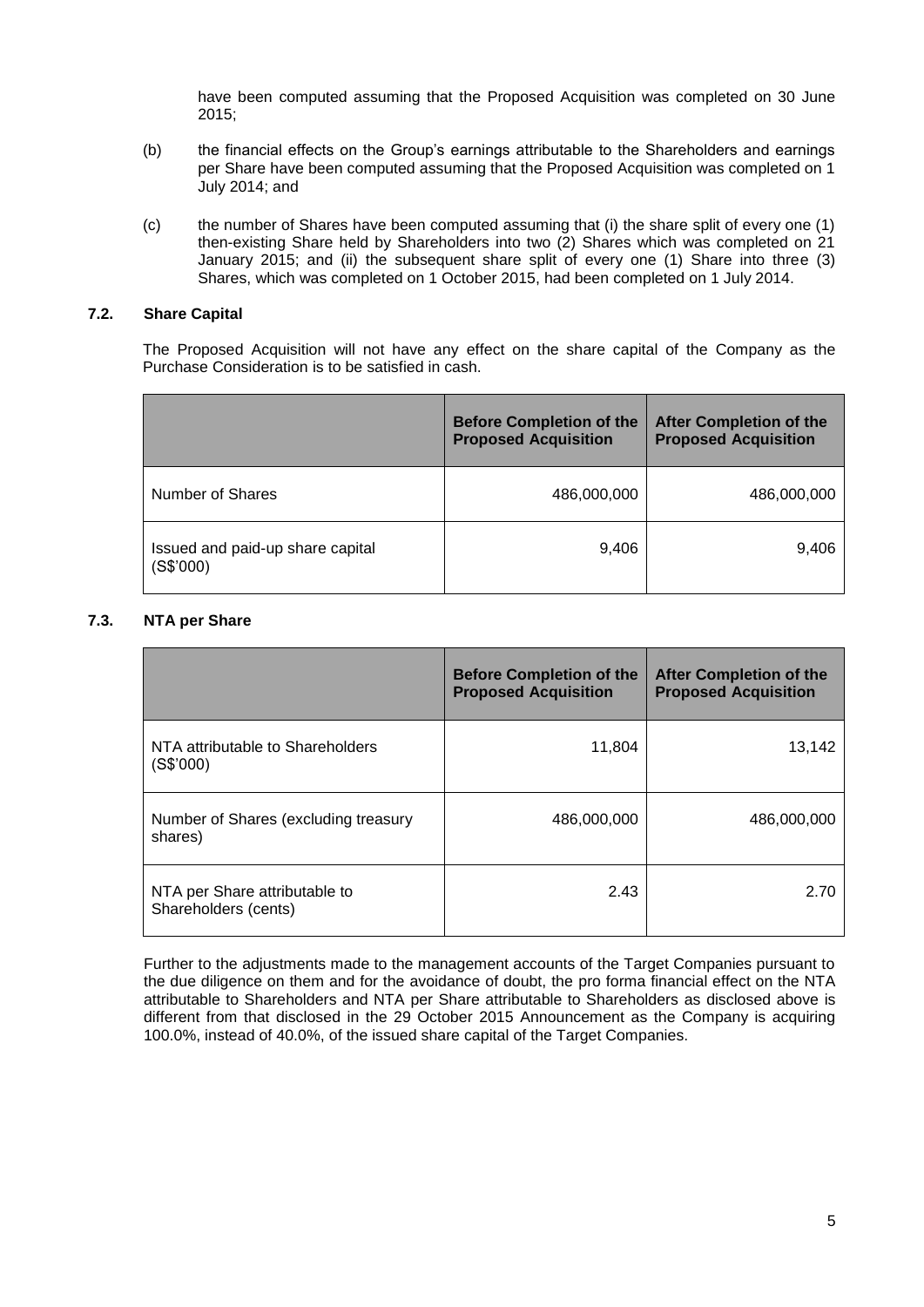# **7.4. Earnings per Share ("EPS")**

|                                                                  | <b>Before Completion of the</b><br><b>Proposed Acquisition</b> | <b>After Completion of the</b><br><b>Proposed Acquisition</b> |
|------------------------------------------------------------------|----------------------------------------------------------------|---------------------------------------------------------------|
| Net profit attributable to Shareholders<br>(S\$'000)             | 2,254                                                          | 2,703                                                         |
| Weighted average number of Shares<br>(excluding treasury shares) | 475.643.836                                                    | 475.643.836                                                   |
| EPS (cents)                                                      | 0.47                                                           | 0.57                                                          |

Further to the adjustments made to the management accounts of the Target Companies pursuant to the due diligence on them and for the avoidance of doubt, the pro forma financial effect on the net profit attributable to Shareholders and EPS as disclosed above is different from that disclosed in the 29 October 2015 Announcement as the Company is acquiring 100.0%, instead of 40.0%, of the issued share capital of the Target Companies.

# **8. RELATIVE FIGURES UNDER RULE 1006 OF THE LISTING MANUAL**

Based on the latest announced unaudited financial statements of the Group for the six months ended 31 December 2015 and the unaudited financial statements of each of the Target Companies for the six months ended 31 December 2015, the relative figures of the Proposed Acquisition computed on the bases set out in Rule 1006(a) to (e) of the Listing Manual are as follows:

| <b>Listing</b><br>Rule | <b>Content</b>                                                                                                                                                                                                                                                                                                                 | <b>Target</b><br><b>Companies</b><br>(S\$'000) | Group<br>(S\$'000) | Percentage<br>$(\%)$ |
|------------------------|--------------------------------------------------------------------------------------------------------------------------------------------------------------------------------------------------------------------------------------------------------------------------------------------------------------------------------|------------------------------------------------|--------------------|----------------------|
| 1006(a)                | The net asset value of the assets to be disposed<br>of, compared with the group's net asset value.<br>This basis is not applicable to an acquisition of<br>assets.                                                                                                                                                             | Not applicable                                 |                    |                      |
| 1006(b)                | The net profits attributable to the assets<br>acquired,<br>compared with the group's net<br>profits. <sup>(1)</sup>                                                                                                                                                                                                            | 534                                            | 1,109              | 48.15                |
| 1006(c)                | The aggregate value of the consideration given,<br>compared with the issuer's market capitalisation<br>based on the total number of issued shares<br>excluding treasury shares.                                                                                                                                                | 1,866                                          | $90,882^{(2)}$     | 2.05                 |
| 1006(d)                | The number of equity securities issued by the<br>issuer as consideration for an acquisition,<br>compared with the number of equity securities<br>previously in issue.                                                                                                                                                          | Not applicable                                 |                    |                      |
| 1006(e)                | The aggregate volume or amount of proved and<br>probable reserves to be disposed of, compared<br>with the aggregate of the group's proved and<br>probable reserves. This basis is applicable to a<br>disposal of mineral, oil or gas assets by a<br>mineral, oil and gas company, but not to an<br>acquisition of such assets. | Not applicable                                 |                    |                      |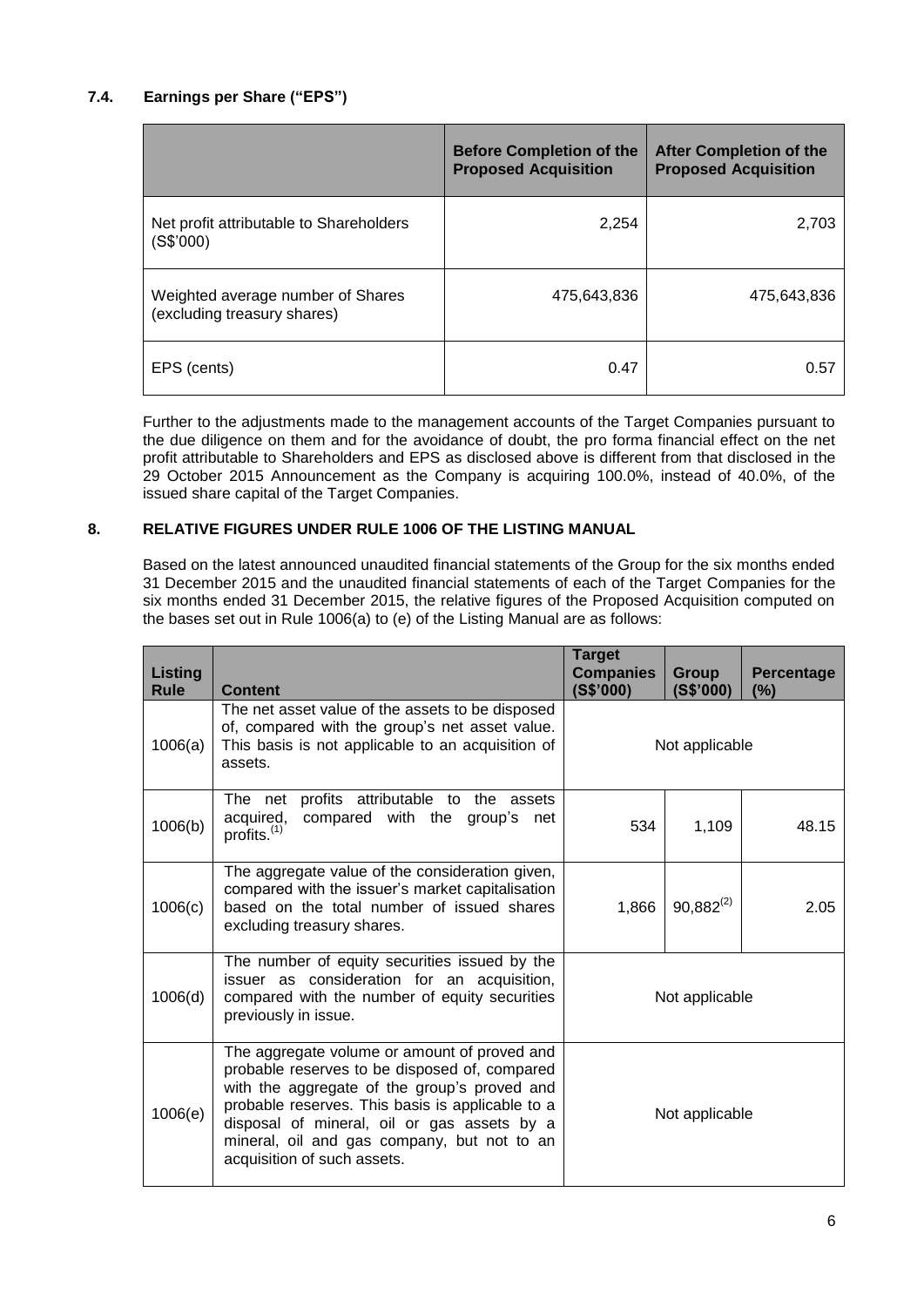#### **Notes:**

- (1) For the purpose of computation of these figures, *"net profits"* means profit or loss before income tax, minority interests and extraordinary items.
- (2) The Company's market capitalisation of approximately S\$90.9 million is based on its total number of issued Shares of 486,000,000 Shares and the volume weighted average price of S\$0.187 per Share on 24 February 2016, being the last trading day for the Shares prior to the date of the Agreement. (Source: Bloomberg L. P.)

The relative figure computed under Rule 1006(b) of the Listing Manual exceeds 5.0% but is less than 75.0%. Accordingly, the Proposed Acquisition constitutes a "*Discloseable Transaction*" as defined under Chapter 10 of the Listing Manual.

#### **9. INTERESTS OF DIRECTORS AND CONTROLLING SHAREHOLDERS**

Save for their shareholdings in the Company, none of the Directors or controlling Shareholders of the Company has any interest, directly or indirectly, in the Proposed Acquisition.

#### **10. SERVICE AGREEMENT**

Mr Lim Ang Seng shall enter into service agreements with each of the Target Companies to provide his services as the Chief Operating Officer of the Target Companies for a period of one year on Completion, such service agreements to be on terms and conditions as may be substantially provided in accordance with the Agreement.

#### **11. RESPONSIBILITY STATEMENT**

The Directors collectively and individually accept full responsibility for the accuracy of the information given in this announcement and confirm after making all reasonable enquiries, that to the best of their knowledge and belief, this announcement constitutes full and true disclosure of all material facts about the Proposed Acquisition, the Company and its subsidiaries, and the Directors are not aware of any facts the omission of which would make any statement in this announcement misleading. Where information in this announcement has been extracted from published or otherwise publicly available sources or obtained from a named source, the sole responsibility of the Directors has been to ensure that such information has been accurately and correctly extracted from those sources and/or reproduced in this announcement in its proper form and context.

#### **12. DOCUMENTS AVAILABLE FOR INSPECTION**

The Agreement shall be available for inspection at the Company's registered office at 71 Tech Park Crescent, Singapore 638072 during normal business hours for a period of three (3) months from the date of this announcement.

# **13. FURTHER ANNOUNCEMENTS**

The Company will make such further announcement(s) to keep Shareholders informed, as and when there are further updates or developments in due course.

#### **14. CAUTIONARY STATEMENT**

Shareholders and potential investors of the Company should exercise caution when trading in the Shares, as there is no certainty that Completion will take place. In the event of any doubt as to the action they should take, Shareholders should consult their financial, tax, legal or other professional advisers.

BY ORDER OF THE BOARD

**Kelvin Lim Ching Song Executive Director and Chief Executive Officer** 24 February 2016